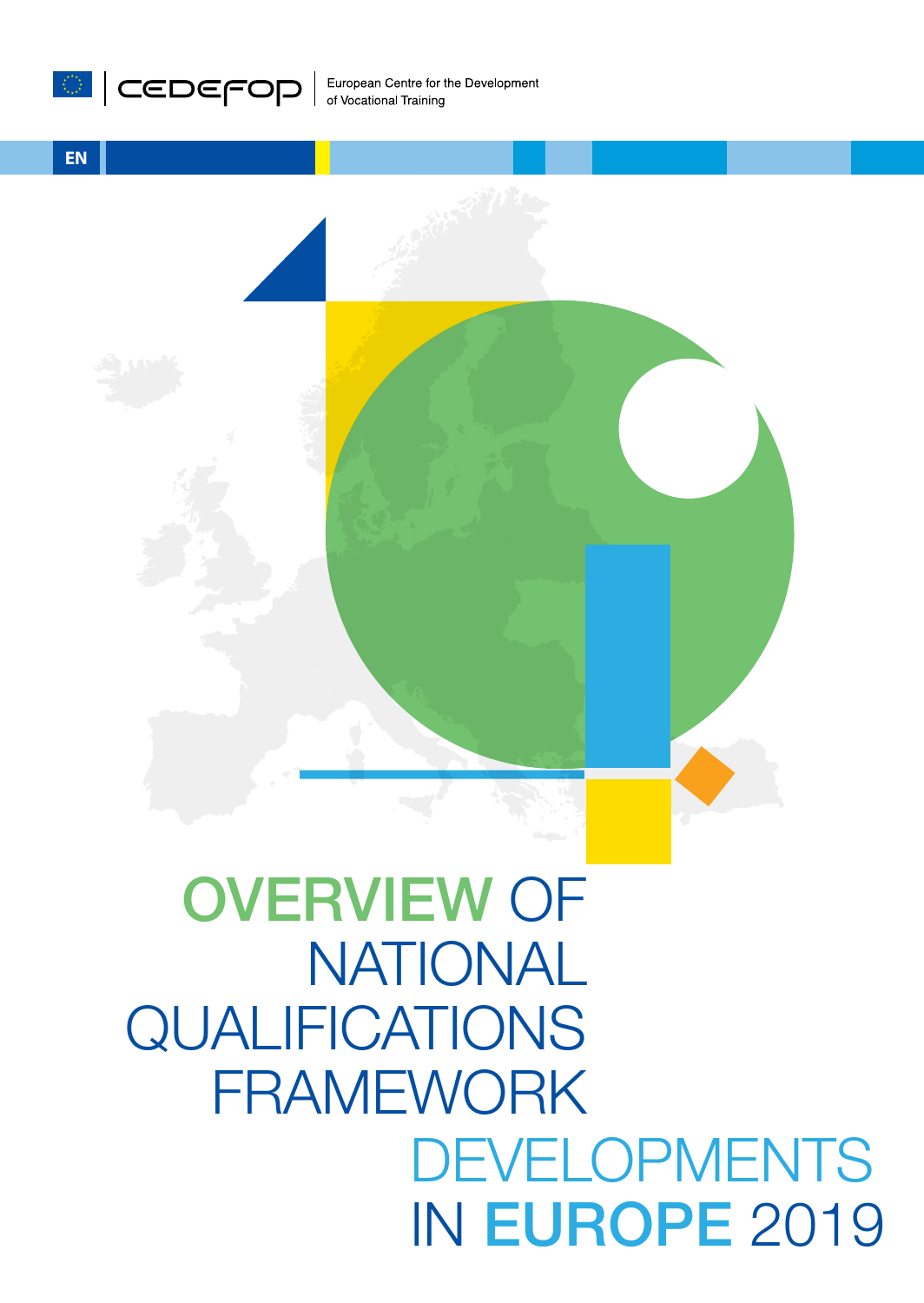# OVERVIEW OF NATIONAL QUALIFICATIONS FRAMEWORK DEVELOPMENTS IN EUROPE

| <b>Country</b>                          | <b>Scope of the framework</b>                                                                                                                                                                                                                                                                                                                                                                    | <b>Number of levels</b>                          | <b>Level descriptors</b>                                                                                                        | <b>Legal basis/stage of development</b>                                                                                                                            | <b>NQF linked</b><br>to EQF | <b>NQF/EQF website</b>                                                 |
|-----------------------------------------|--------------------------------------------------------------------------------------------------------------------------------------------------------------------------------------------------------------------------------------------------------------------------------------------------------------------------------------------------------------------------------------------------|--------------------------------------------------|---------------------------------------------------------------------------------------------------------------------------------|--------------------------------------------------------------------------------------------------------------------------------------------------------------------|-----------------------------|------------------------------------------------------------------------|
| <b>Albania</b>                          | Comprehensive NQF including all levels and types of qualification<br>from formal education and training.                                                                                                                                                                                                                                                                                         | Eight                                            | • knowledge<br>• skills<br>• wider<br>competences                                                                               | NQF law (adopted in 2010, revised in 2018)<br>(in Albanian)                                                                                                        |                             | https://www.arsimi.gov.al/                                             |
| <b>Austria</b>                          | Designed as a comprehensive NQF; currently, includes<br>qualifications awarded in higher education and VET qualifications<br>at levels 4, 5 and 6 from formal education and training; it includes<br>two qualifications from the health sector at level 8.                                                                                                                                       | Eight                                            | • knowledge<br>$\bullet$ skills<br>• competence                                                                                 | Federal Law 14/2016 on the NQF<br>(in German)<br>Operational                                                                                                       | 2012                        | https://oead.at/en/expertise/<br>qualifications-and-comparability/nqf/ |
| <b>Belgium-FL</b>                       | Comprehensive NQF including all levels and types of qualification<br>from formal education and training (educational qualifications) and<br>from the professional qualifications system. Development/inclusion<br>of educational qualifications at levels 1-4 is in progress.                                                                                                                    | Eight                                            | • knowledge/skills<br>• context/<br>autonomy/<br>responsibility                                                                 | Decree on the qualification structure (2009)<br>(in Dutch)<br>Operational                                                                                          | 2011,<br>2014 update        | http://vlaamsekwalificatiestructuur.be/en/                             |
| <b>Belgium-FR</b>                       | Designed as a comprehensive framework; including all levels<br>and types of qualification from formal education and training and<br>from the professional qualifications system. It currently includes<br>vocational and secondary general education qualifications and<br>qualifications awarded through validation at levels 2, 3, 4 and 5, as<br>well as HE qualifications at levels 6 and 7. | Eight                                            | • knowledge/skills<br>$\bullet$ context/<br>autonomy/<br>responsibility                                                         | Decree on cooperation agreement between the three<br>francophone governments on the creation and management<br>of CFC (2015)<br>(in French)<br>(Early) operational | 2013                        | http://www.cfc.cfwb.be/                                                |
| <b>Belgium-DE</b>                       | Comprehensive NQF for lifelong learning including all levels and<br>types of qualification from formal education and training.                                                                                                                                                                                                                                                                   | Eight                                            | • occupational<br>competence<br>(knowledge and<br>skills)<br>• personal<br>competence<br>(social<br>competence and<br>autonomy) | Decree on establishing a qualifications framework for the<br>German-speaking<br>Community (2013)<br>(in German)<br>(Early) operational                             |                             |                                                                        |
| <b>Bosnia and</b><br><b>Herzegovina</b> | Designed as a comprehensive NQF for lifelong learning including all<br>levels and types of qualification from formal education and training.                                                                                                                                                                                                                                                     | Eight                                            | • knowledge<br>• skills<br>• competence                                                                                         | Decision of the CoM on the adoption of the baseline<br>qualifications framework in Bosnia and Herzegovina (2011)<br>(in Bosnian, Croatian and Serbian)             |                             | http://www.eqf.ba                                                      |
| <b>Bulgaria</b>                         | Comprehensive NQF including all levels and types of qualification<br>from formal education and training.                                                                                                                                                                                                                                                                                         | Eight plus a<br>preparatory level                | • knowledge<br>$\bullet$ skills<br>• competences<br>(personal and<br>professional)                                              | Decision No 96 of the CoM on the NQF (2012)<br>(Early) operational                                                                                                 | 2013                        |                                                                        |
| <b>Croatia</b>                          | Designed as a comprehensive NQF including all levels and types of<br>qualification from formal education and training.<br>It is a qualifications and credit framework.                                                                                                                                                                                                                           | Eight, with<br>sublevels at levels<br>4, 7 and 8 | • knowledge<br>$\bullet$ skills<br>• autonomy and<br>responsibility                                                             | CROQF Act (2013, amendments<br>in 2016 and 2018)<br>(in Croatian)<br>(Early) operational                                                                           | 2012                        | http://www.kvalifikacije.hr/en                                         |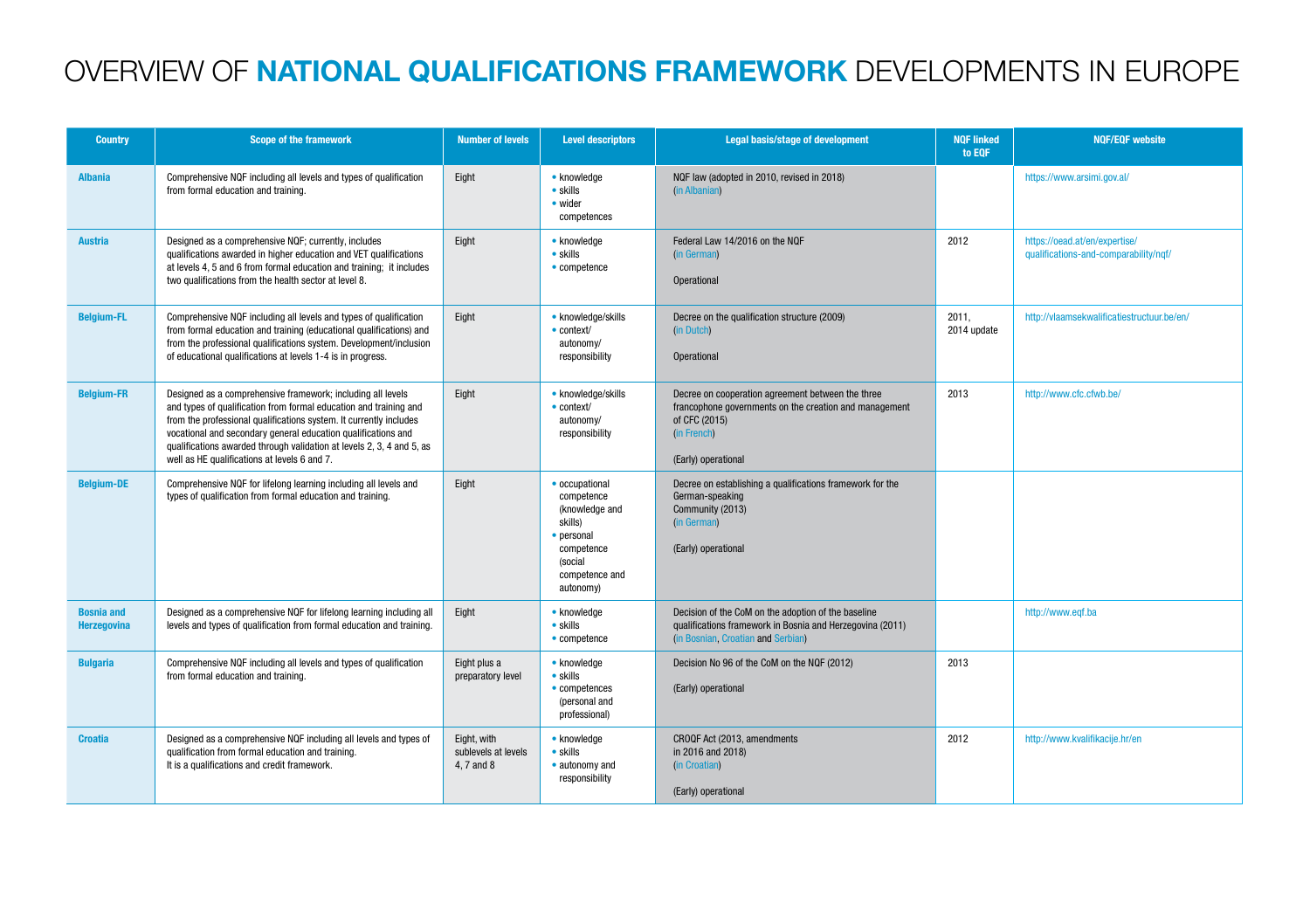| <b>Country</b> | <b>Scope of the framework</b>                                                                                                                                                                                                                   | Number of levels                              | <b>Level descriptors</b>                                                                                                            | <b>Legal basis/stage of development</b>                                                                                                                                                                                                                                               | <b>NQF linked</b><br>to EQF | <b>NQF/EQF website</b>                                                                                                                   |
|----------------|-------------------------------------------------------------------------------------------------------------------------------------------------------------------------------------------------------------------------------------------------|-----------------------------------------------|-------------------------------------------------------------------------------------------------------------------------------------|---------------------------------------------------------------------------------------------------------------------------------------------------------------------------------------------------------------------------------------------------------------------------------------|-----------------------------|------------------------------------------------------------------------------------------------------------------------------------------|
| <b>Cyprus</b>  | Comprehensive NQF including all levels and types of qualification<br>from formal education and training and from the system of<br>vocational qualifications.                                                                                    | Eight, with<br>sublevels at levels<br>5 and 7 | • knowledge<br>$\bullet$ skills<br>• competence                                                                                     | Decision of the CoM, No 67445 on establishing the CyQF<br>(2008)<br>(Early) operational                                                                                                                                                                                               | 2017                        | http://www.cyqf.gov.cy                                                                                                                   |
| <b>Czechia</b> | National framework for vocational qualifications in VNFIL (the<br>national register of qualifications - NSK) and the higher education<br>qualifications framework.                                                                              | Eight in NSK                                  | National framework for<br>vocational qualifications<br>in VNFIL:<br>$\bullet$ competences<br>(including<br>knowledge and<br>skills) | Act on the verification and recognition of further education<br>results (179/2006)<br>(in Czech)<br>(in English)<br>The national register of vocational qualifications (NSK) is<br>operational                                                                                        | 2011                        | http://www.narodnikvalifikace.cz/en-us/                                                                                                  |
| <b>Denmark</b> | Comprehensive NQF including all levels and types of qualification<br>from formal education and training. Open to those awarded outside<br>formal education and training. No qualification linked to EQF level 1.                                | Eight                                         | • knowledge<br>$\bullet$ skills<br>• competence                                                                                     | Administrative decision on the Danish NQF for LLL approved<br>by the Ministers for Education; for Science, Technology and<br>Innovation; for Culture; and for Economic and Business<br><b>Affairs (2009)</b><br>Integrated in sectoral legislation<br>Operational                     | 2011                        | https://ufm.dk/en/education/recognition-<br>and-transparency/transparency-tools/<br>qualifications-frameworks                            |
| <b>Estonia</b> | Comprehensive NQF including all levels and types of qualification<br>from formal education and training and from the system of<br>occupational qualifications.                                                                                  | Eight                                         | • knowledge<br>$\bullet$ skills<br>• scope of<br>responsibility<br>and autonomy                                                     | Professions Act (2008)<br>(in Estonian)<br>(in English)<br>Operational                                                                                                                                                                                                                | 2011,<br>2016 update        | https://www.kutsekoda.ee/en/<br>qualifications-framework/<br>https://www.hm.ee/en/activities/qualifications/<br>qualifications-framework |
| <b>Finland</b> | Comprehensive framework including all State-recognised<br>qualifications. No qualification linked to EQF level 1.                                                                                                                               | Eight                                         | • integrated level<br>descriptors<br>include<br>knowledge,<br>skills and key<br>competences                                         | Act on the national framework for qualifications and other<br>competence modules (93/2017)<br>(in Finnish)<br>(in English)<br>Government Decree on the NQF (120/2017)<br>(in Finnish)<br>(in English)<br>Operational                                                                  | 2017                        | https://www.oph.fi/qualificationsframework                                                                                               |
| <b>France</b>  | NQF covers all levels and types of vocationally and professionally<br>oriented qualifications and the national baccalaureate (general,<br>technological and vocational). Open to qualifications awarded<br>outside the formal education system. | Eight                                         | • complexity of<br>knowledge<br>• level of skills and<br>know-how<br>$\bullet$ degree of<br>responsibility<br>and autonomy          | Law No 2002-73 on social<br>modernisation (2002)<br>(in French)<br>Law No 2018-771 for the freedom to choose one's<br>professional future (2018)<br>(in French)<br>Decree No 2019-14 on the NQF of vocational and<br>professional qualifications (2019)<br>(in French)<br>Operational | 2010                        | http://www.rncp.cncp.gouv.fr/                                                                                                            |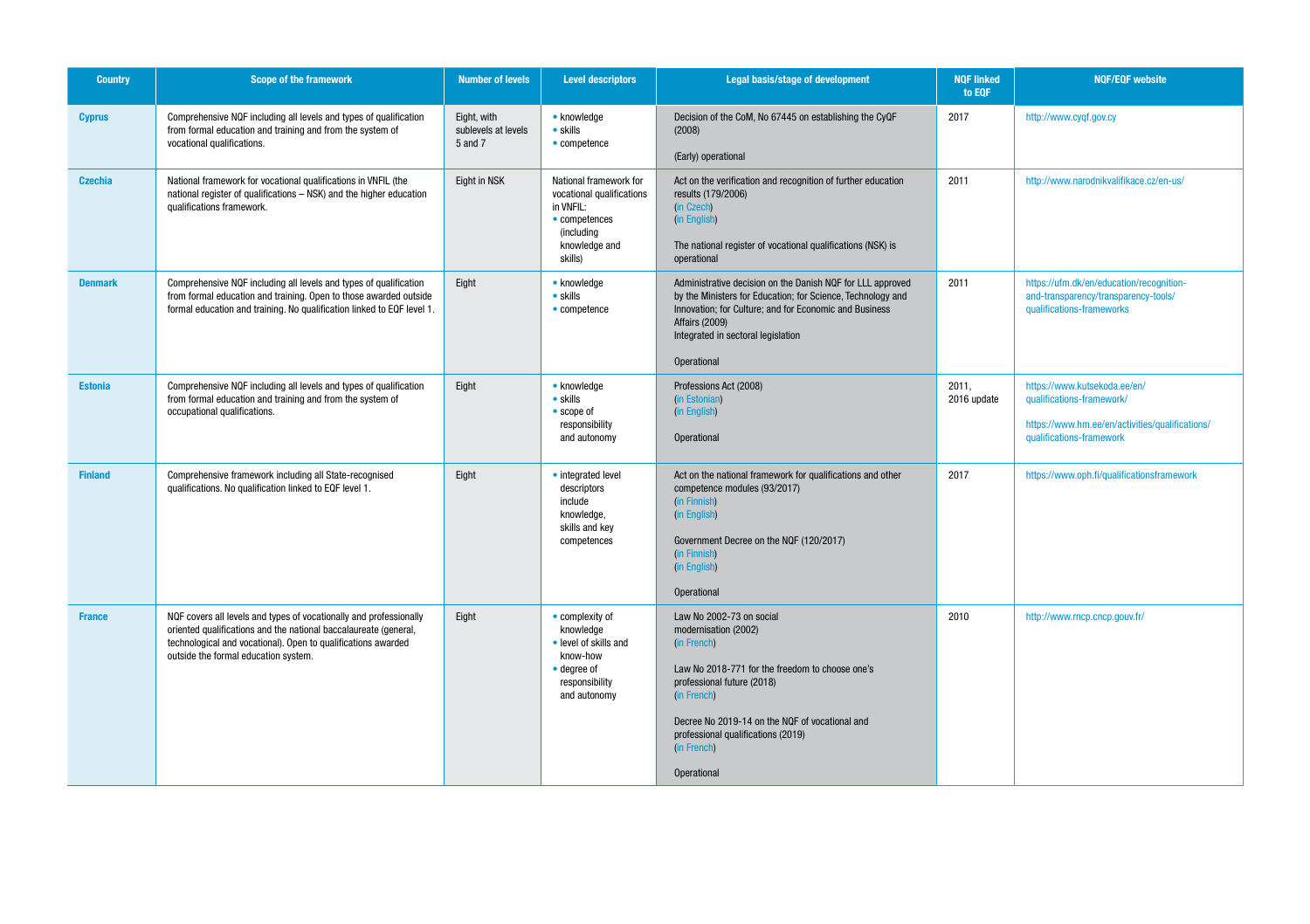| <b>Country</b> | <b>Scope of the framework</b>                                                                                                                                                                                                        | <b>Number of levels</b>                                                                                         | <b>Level descriptors</b>                                                                                                        | <b>Legal basis/stage of development</b>                                                                                                                                                                                                                                                                                            | <b>NQF linked</b><br>to EQF                                                                                    | <b>NQF/EQF website</b>                                                                |
|----------------|--------------------------------------------------------------------------------------------------------------------------------------------------------------------------------------------------------------------------------------|-----------------------------------------------------------------------------------------------------------------|---------------------------------------------------------------------------------------------------------------------------------|------------------------------------------------------------------------------------------------------------------------------------------------------------------------------------------------------------------------------------------------------------------------------------------------------------------------------------|----------------------------------------------------------------------------------------------------------------|---------------------------------------------------------------------------------------|
| <b>Germany</b> | Comprehensive NQF for lifelong learning; includes qualifications<br>from general education, VET (initial VET and regulated further<br>training), and from higher education.                                                          | Eight                                                                                                           | • professional<br>competence<br>(knowledge and<br>skills)<br>• personal<br>competence<br>(social<br>competence<br>and autonomy) | Joint resolution of the Standing Conference of the Ministers<br>for Education and Cultural Affairs, the Federal Ministry of<br>Education and Research, the Standing Conference of the<br>Ministers of Economic Affairs and the Federal Ministry for<br>Economic Affairs and Technology (2013)<br>(in German)<br><b>Operational</b> | 2012                                                                                                           | http://www.dqr.de/                                                                    |
| <b>Greece</b>  | Comprehensive NQF including all levels and types of qualification<br>from formal education and training.                                                                                                                             | Eight                                                                                                           | • knowledge<br>$\bullet$ skills<br>• competence                                                                                 | Law on development of lifelong learning and other provisions<br>(3879/2010)<br>(in Greek)<br>(Early) operational                                                                                                                                                                                                                   | 2015                                                                                                           | http://nqf.gov.gr/                                                                    |
| <b>Hungary</b> | Comprehensive NQF for lifelong learning encompassing all State-<br>recognised national qualifications acquired in general education,<br>HE, and the vocational qualifications in the national vocational<br>qualifications register. | Eight                                                                                                           | • knowledge<br>$\bullet$ skills<br>• attitudes<br>• autonomy and<br>responsibility                                              | Government Decision 1229/2012 on the Hungarian<br>qualifications framework<br>(in Hungarian)<br>(Early) operational                                                                                                                                                                                                                | 2015                                                                                                           | https://www.magyarkepesites.hu/                                                       |
| <b>Iceland</b> | Comprehensive NQF including all levels and types of qualification<br>from formal education and training, including certified adult<br>learning. No descriptor or qualification linked to EQF level 1.                                | Seven, with<br>sublevels at NQF<br>levels 5 and 6                                                               | • integrated level<br>descriptors<br>include<br>knowledge, skills<br>and competence                                             | No overarching legal basis for the ISQF (its role and mandate<br>are stated in a series of acts and decrees).<br><b>Operational</b>                                                                                                                                                                                                | 2013                                                                                                           | www.haefnirammi.is                                                                    |
| <b>Ireland</b> | Comprehensive NQF including all types and levels of qualification<br>from formal education and training.                                                                                                                             | 10 with five<br>classes of award<br>type: major, minor,<br>special-purpose,<br>professional and<br>supplemental | • knowledge<br>$\bullet$ skills<br>$\bullet$ competence                                                                         | Qualifications (Education and Training) Act (1999)<br>(in English)<br>Qualifications and Quality Assurance (Education and Training)<br>Act 2012<br>(in English)<br>Operationall                                                                                                                                                    | 2009                                                                                                           | https://www.qqi.ie/Articles/Pages/National-<br>Framework-of-Qualifications-(NFQ).aspx |
| <b>Italy</b>   | Designed as a comprehensive framework; it will include all levels<br>and types of qualification from formal education and training and<br>regional qualifications.                                                                   | Eight                                                                                                           | $\bullet$ knowledge<br>$\bullet$ skills<br>• autonomy and<br>responsibility                                                     | Interministerial decree of the Ministry of Labour and Social<br>Policies and of the Ministry of Education, University and<br>Research on the establishment of the NQF (2018)<br>(in Italian)                                                                                                                                       | 2013<br>major national<br>qualifications<br>from formal<br>education and<br>training linked<br>directly to EQF | https://anpal.gov.it/europa/<br>european-qualifications-framework                     |
| <b>Kosovo</b>  | Comprehensive NQF including all levels and types of qualification<br>from formal education and training and non-formal and informal<br>learning.                                                                                     | Eight                                                                                                           | $\bullet$ knowledge<br>$\bullet$ skills<br>$\bullet$ wider<br>competences                                                       | Republic of Kosovo (2008). Law 03/L-060 on national<br>qualifications<br>(in English)<br>(Early) operational stage                                                                                                                                                                                                                 | 2016                                                                                                           | https://akkks.rks-gov.net/en/nqf/<br>national-qualifications-framework                |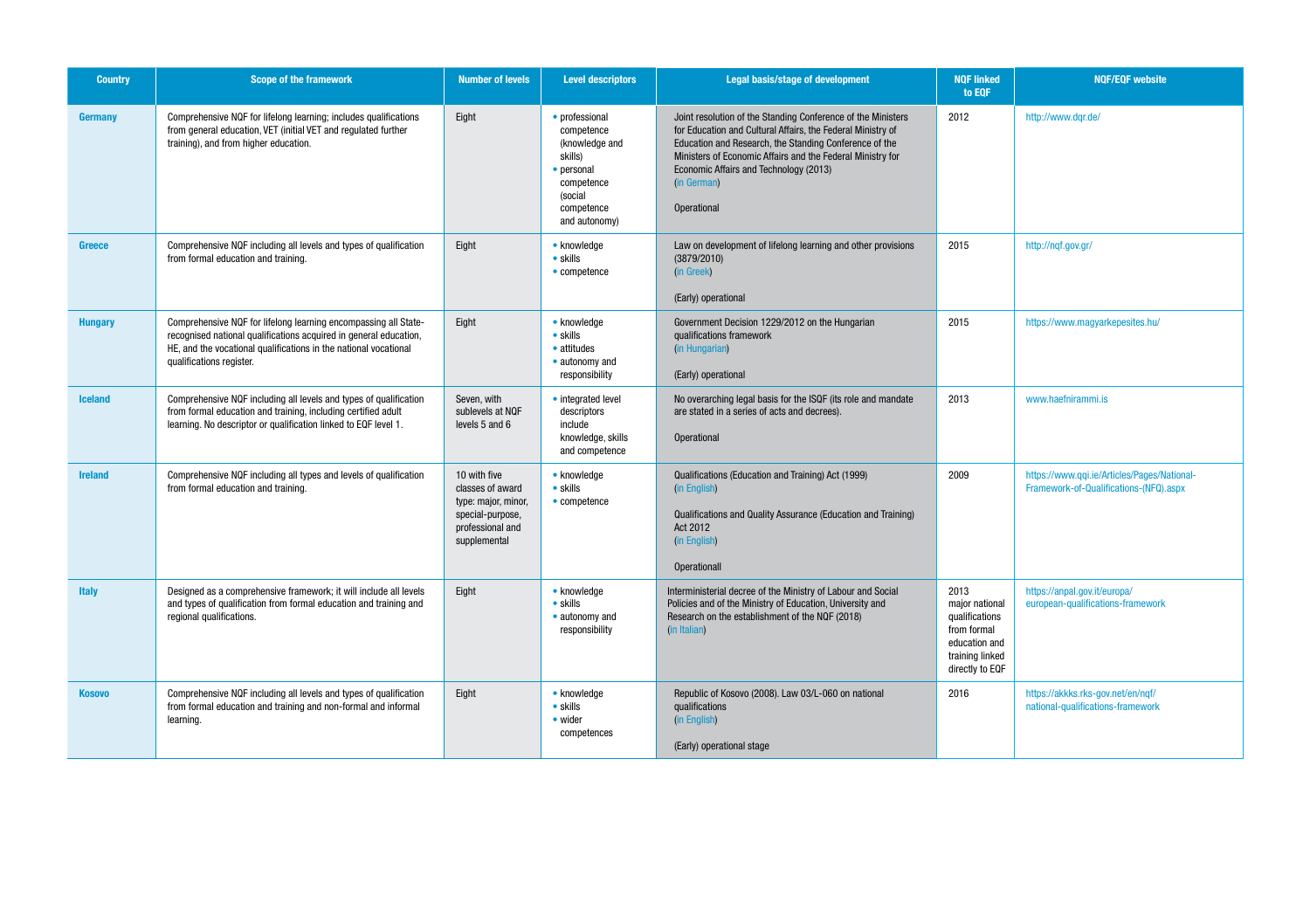| <b>Country</b>    | <b>Scope of the framework</b>                                                                                                                                                                                             | <b>Number of levels</b> | <b>Level descriptors</b>                                                                                                                                   | Legal basis/stage of development                                                                                                                                                                                                                                                                                                                     | <b>NQF linked</b><br>to EQF            | <b>NQF/EQF website</b>                                                                      |
|-------------------|---------------------------------------------------------------------------------------------------------------------------------------------------------------------------------------------------------------------------|-------------------------|------------------------------------------------------------------------------------------------------------------------------------------------------------|------------------------------------------------------------------------------------------------------------------------------------------------------------------------------------------------------------------------------------------------------------------------------------------------------------------------------------------------------|----------------------------------------|---------------------------------------------------------------------------------------------|
| Latvia            | Comprehensive NQF including all levels and types of qualification<br>from formal education and training.                                                                                                                  | Eight                   | $\bullet$ knowledge<br>$\bullet$ skills<br>• competence                                                                                                    | Regulations No 990 of the CoM on the education<br>classification of Latvia (2010)<br>(in Latvian)<br>(in English)<br>Replaced by the Regulations No 322 of the CoM on the<br>education classification of Latvia (2017)<br>(in Latvian)<br>Amendments to Education Law (2015) and to Vocational<br>Education Law (in force since 2015)<br>Operational | 2011                                   | http://www.nki-latvija.lv/en                                                                |
| Liechtenstein     | NQF for vocational and professional qualifications (NQF-VPQ) and<br>NQF for higher education.                                                                                                                             | Eight                   | Level descriptors of<br>the NQF-VPQ:<br>• knowledge<br>$\bullet$ skills<br>• competences<br>(professional and<br>personal)                                 | Ordinance on the national qualifications framework of the<br>Principality of Liechtenstein for VET qualifications (2017)<br>(in German)<br>Qualifications framework for higher education (2013) and<br>included in the Higher Education Act and in the Higher<br><b>Education Ordinance</b><br>(in German)<br>(Early) operational                    | 2016                                   | http://www.nqfl.li/                                                                         |
| Lithuania         | Designed as a comprehensive NQF for lifelong learning; currently<br>includes qualifications from VET and higher education; revision<br>and inclusion of general education qualifications at levels 1-4 is in<br>progress. | Eight                   | • ccharacteristics<br>of activities<br>(complexity,<br>autonomy,<br>variability)<br>• types of<br>competences<br>(functional,<br>cognitive<br>and general) | Government resolution on approving the description of the<br>Lithuanian qualifications framework (2010)<br>(in English)<br>(Early) operational stage                                                                                                                                                                                                 | 2011                                   | https://www.kpmpc.lt/kpmpc/en/information/<br>qualifications-framework-2                    |
| <b>Luxembourg</b> | Comprehensive NQF including all levels and types of qualification<br>from formal education and training.                                                                                                                  | Eight                   | • knowledge<br>$\bullet$ aptitudes<br>• attitudes                                                                                                          | Law on the recognition of professional qualifications (2016)<br>(in French)<br>Regulation on the recognition of professional qualifications<br>(2017)<br>(in French)<br>Operational                                                                                                                                                                  | 2012                                   | http://www.men.public.lu/fr/actualites/grands-<br>dossiers/formation-adultes/clq/index.html |
| <b>Malta</b>      | Comprehensive NQF including all levels and types of qualification<br>from formal education and training.                                                                                                                  | Eight                   | • knowledge<br>$\bullet$ skills<br>• competences                                                                                                           | Legal notice 294 on MQF for lifelong learning regulations<br>(Subsidiary Legislation 327.431) (2012)<br>(in English)<br>(in Maltese)<br>Operational                                                                                                                                                                                                  | 2009, 2010,<br>2012 and<br>2016 update | https://ncfhe.gov.mt/en/Pages/MQF.aspx                                                      |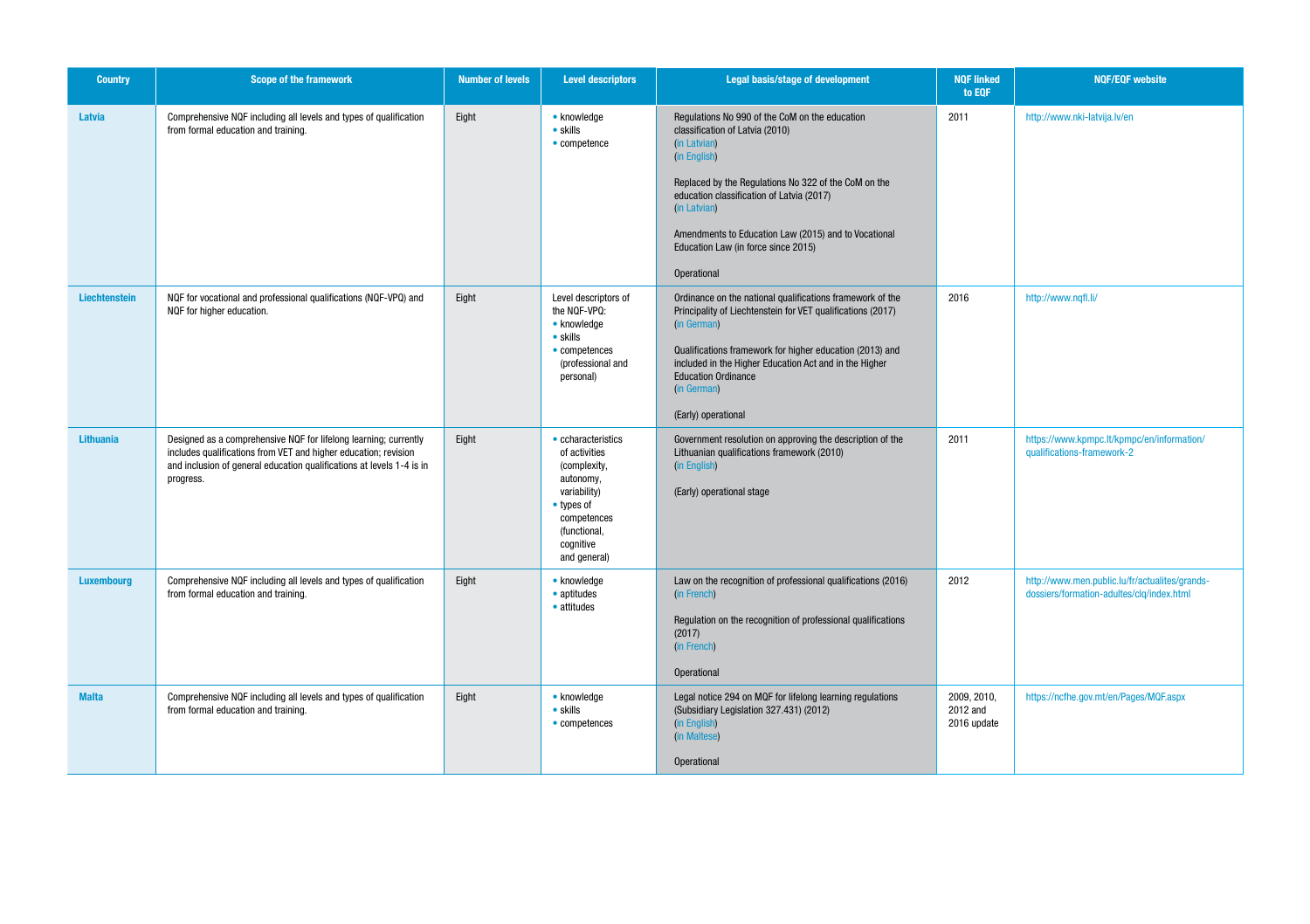| <b>Country</b>                   | <b>Scope of the framework</b>                                                                                                                                                                                                                                            | <b>Number of levels</b>                                                     | <b>Level descriptors</b>                                                                      | <b>Legal basis/stage of development</b>                                                                                                                                                                                                                                | <b>NOF linked</b><br>to EQF | <b>NQF/EQF website</b>                                                                                                                                                         |
|----------------------------------|--------------------------------------------------------------------------------------------------------------------------------------------------------------------------------------------------------------------------------------------------------------------------|-----------------------------------------------------------------------------|-----------------------------------------------------------------------------------------------|------------------------------------------------------------------------------------------------------------------------------------------------------------------------------------------------------------------------------------------------------------------------|-----------------------------|--------------------------------------------------------------------------------------------------------------------------------------------------------------------------------|
| <b>Montenegro</b>                | Comprehensive NQF including all levels and types of qualification<br>from formal education and training and from the system of national<br>vocational qualifications (NVQs).                                                                                             | Eight, with<br>sublevels at levels<br>1, 4 and $7$                          | • knowledge<br>$\bullet$ skills<br>$\bullet$ competence                                       | Law on the MQF (2010)<br>(in English)<br>(Early) operational                                                                                                                                                                                                           | 2014                        | http://www.cko.edu.me/default.aspx                                                                                                                                             |
| <b>Netherlands</b>               | Comprehensive NQF including all levels and types of qualification<br>from formal education and training (except primary education).<br>Open to qualifications offered outside the formal education system.<br>Qualifications bellow EQF level 1 included at entry level. | Eight, including a<br>sublevel at level 4<br>$(4+)$ , and an entry<br>level | $\bullet$ context.<br>• knowledge<br>$\bullet$ skills<br>• responsibility and<br>independence | Approval of the NLQF by the Dutch Government and the<br>Dutch Parliament (2011)<br>(in Dutch)<br>Law on NLQF in preparation<br><b>Operational</b>                                                                                                                      | 2011,<br>2019 update        | https://www.nlqf.nl/english                                                                                                                                                    |
| <b>North</b><br><b>Macedonia</b> | Comprehensive NQF including all levels and types of qualification<br>from formal education and training, and from vocational<br>qualifications.                                                                                                                          | Eight, with<br>sublevels at levels<br>5, 6, 7                               | • knowledge<br>$\bullet$ skills<br>$\bullet$ competence                                       | Law on the MQF for lifelong learning (2013)<br>(in English)<br>(Early) operational                                                                                                                                                                                     | 2016                        | http://mrk.mk/?lang=en                                                                                                                                                         |
| <b>Norway</b>                    | Comprehensive NQF including all levels and types of qualification<br>from formal education and training. No descriptor or qualification<br>linked to EQF level 1.                                                                                                        | Seven, with<br>sublevels at levels<br>5 and 6                               | • knowledge<br>$\bullet$ skills<br>• general<br>competence                                    | Ministerial Decision on the NQF (2011)<br>(in English)<br>Regulation on the NQF for lifelong learning and on the<br>referencing to the EQF for LLL (2017)<br>(in Norwegian)<br>Operational                                                                             | 2014                        | https://www.nokut.no/en/about-nokut/international-<br>cooperation/national-coordination-point-ncp-for-<br>the-european-qualifications-framework-for-lifelong-<br>learning-eqf/ |
| <b>Poland</b>                    | Comprehensive NQF including all levels and types of qualification<br>from formal education and training. Open to regulated and non-<br>statutory qualifications awarded outside formal education and<br>training.                                                        | Eight                                                                       | • knowledge<br>$\bullet$ skills<br>• social<br>competence                                     | Law on the integrated qualifications system (2015)<br>(in Polish)<br>Operational                                                                                                                                                                                       | 2013                        | https://prk.men.gov.pl/en/2en/<br>http://kwalifikacje.edu.pl/<br>https://www.kwalifikacje.gov.pl                                                                               |
| <b>Portugal</b>                  | Comprehensive NQF including all levels and types of qualification<br>from formal education and training and from the national system for<br>the recognition, validation and certification of competences.                                                                | Eight                                                                       | • knowledge<br>$\bullet$ skills<br>• attitudes                                                | Ministerial order on the NQF (2009)<br>(in Portuguese)<br>Operational                                                                                                                                                                                                  | 2011                        | http://www.anqep.gov.pt/default.aspx                                                                                                                                           |
| Romania                          | Comprehensive NQF including all levels and types of qualification<br>from formal education and training. Open to qualifications obtained<br>through validation of non-formal and informal learning.                                                                      | Eight                                                                       | • knowledge<br>$\bullet$ skills<br>• responsibility<br>and autonomy                           | Government decision on the approval of the NQF (2013)<br>(in Romanian)<br>Government decision amending and supplementing GD No<br>918/2013 on the approval of the NQF (2018) and harmonised<br>with the 2017 EQF recommendation<br>(in Romanian)<br><b>Operational</b> | 2018                        | http://www.anc.edu.ro/                                                                                                                                                         |
| <b>Serbia</b>                    | Designed as a comprehensive and integrated NQF, and will include<br>all levels and types of qualification from formal education and<br>training, and non-formal and informal learning.                                                                                   | Eight, with<br>sublevels at levels<br>6 and 7                               | • knowledge<br>• skills<br>• abilities and<br>attitudes                                       | Law on the NQF for Serbia (2018)<br>(in Serbian)                                                                                                                                                                                                                       |                             | http://noks.mpn.gov.rs/en/                                                                                                                                                     |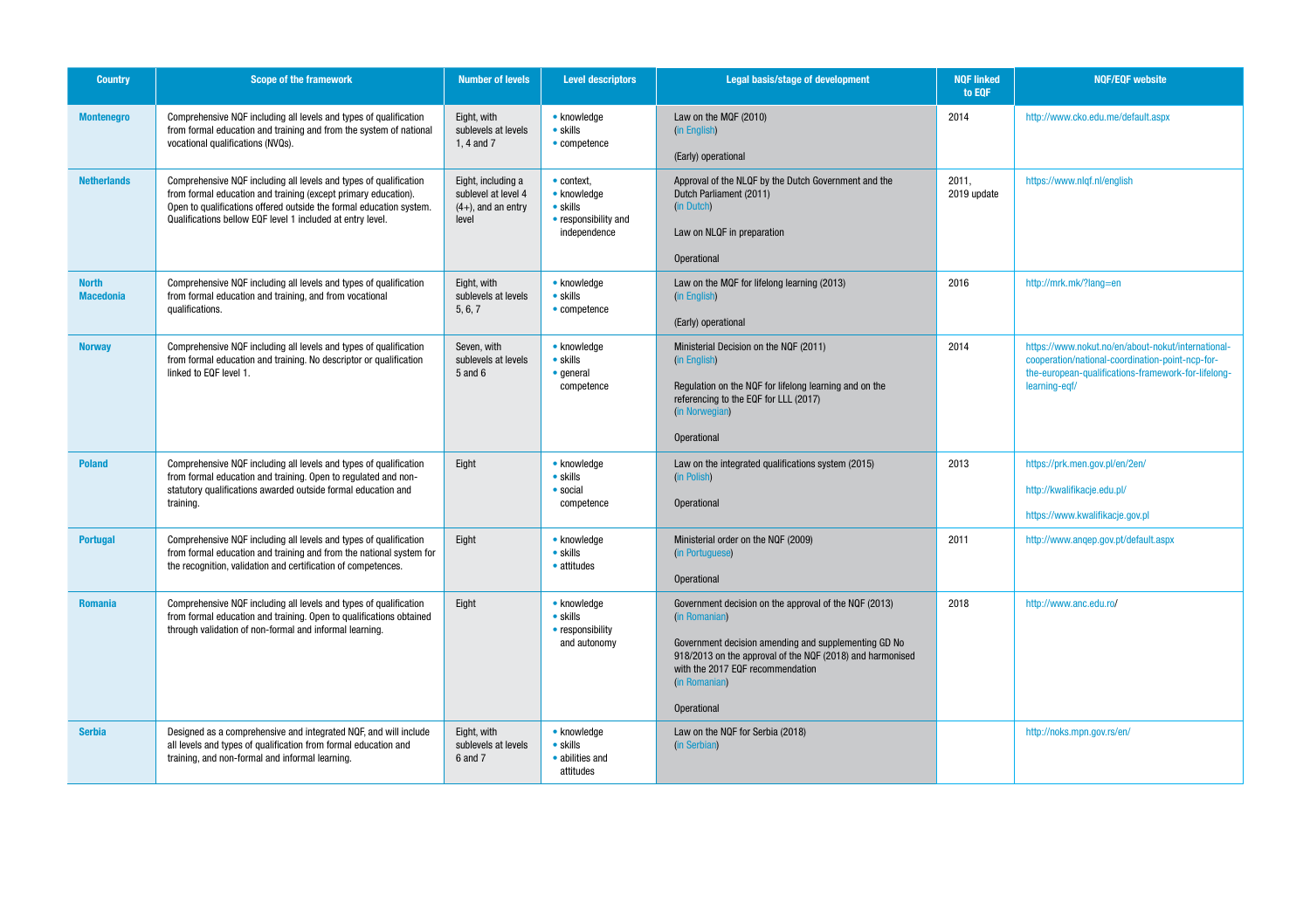| <b>Country</b>     | <b>Scope of the framework</b>                                                                                                                                                                                        | <b>Number of levels</b> | <b>Level descriptors</b>                                                                                           | <b>Legal basis/stage of development</b>                                                                                                                                                                                                                                                                 | <b>NQF linked</b><br>to EQF | <b>NQF/EQF website</b>                                                      |
|--------------------|----------------------------------------------------------------------------------------------------------------------------------------------------------------------------------------------------------------------|-------------------------|--------------------------------------------------------------------------------------------------------------------|---------------------------------------------------------------------------------------------------------------------------------------------------------------------------------------------------------------------------------------------------------------------------------------------------------|-----------------------------|-----------------------------------------------------------------------------|
| <b>Slovakia</b>    | Comprehensive NQF including all levels and types of qualification<br>from formal education and training. Includes a sub-framework of<br>occupational qualifications awarded outside the formal education<br>system.  | Eight                   | • knowledge<br>• skills<br>• competences                                                                           | Act on Lifelong Learning (2009) and amendments to certain<br>acts (2012)<br>(in Slovak)                                                                                                                                                                                                                 | 2017                        | http://www.kvalifikacie.sk/                                                 |
|                    |                                                                                                                                                                                                                      |                         |                                                                                                                    | (Early) operational                                                                                                                                                                                                                                                                                     |                             |                                                                             |
| <b>Slovenia</b>    | Comprehensive NQF including all levels and types of qualification<br>from formal education and training, from the system of national<br>vocational qualifications and non-regulated supplementary<br>qualifications. | 10                      | • knowledge<br>$\bullet$ skills<br>• competences                                                                   | Slovenian Qualifications Framework Act (2015)<br>(in Slovenian)<br>Operational                                                                                                                                                                                                                          | 2013                        | https://www.nok.si/en                                                       |
| <b>Spain</b>       | Designed as a comprehensive NQF for lifelong learning; will include<br>all levels and types of qualification from formal education and<br>training.                                                                  | Eight proposed          | • knowledge<br>• skills and abilities<br>$\bullet$ competence                                                      | Royal Decree 1027 (2011) establishing the Spanish<br>qualifications framework for higher education (MECES):<br>levels 5-8<br>(in Spanish)<br>Advanced development stage of NQF for LLL (MECU)                                                                                                           |                             | http://www.mecd.gob.es/mecu                                                 |
|                    |                                                                                                                                                                                                                      |                         |                                                                                                                    |                                                                                                                                                                                                                                                                                                         |                             |                                                                             |
| <b>Sweden</b>      | Comprehensive NQF including all levels and types of qualification<br>from formal education and training. Open to qualifications awarded<br>outside the formal education system.                                      | Eight                   | • knowledge<br>$\bullet$ skills<br>• competence                                                                    | Ordinance (2015:545) on qualifications framework for<br>lifelong learning, including the general framework (in force<br>since October 2015) and the application procedure (in force<br>since January 2016.<br>(in Swedish)<br>(Early) operational                                                       | 2016                        | https://www.seqf.se/                                                        |
| <b>Switzerland</b> | NQF for vocational and professional qualifications (NQF-VPQ) and<br>NQF for higher education (nqf.ch-HS).                                                                                                            | Eight                   | Level descriptors of<br>the NQF-VPQ:<br>• knowledge<br>• skills<br>• competences<br>(professional<br>and personal) | Ordinance on the NQF for vocational and professional<br>qualifications (NQF-VPQ) (2014)<br>(in German)<br>(in French)<br>Adoption of the qualifications framework for the Swiss higher<br>education area (nqf.ch-HS) (2009)<br>(in French)<br>(in German)<br>Operational                                | 2015                        | https://www.sbfi.admin.ch/sbfi/en/home/education/<br>mobility/nqf-vpet.html |
| <b>Turkey</b>      | Designed as a comprehensive NQF; it will include all levels and<br>types of qualification from formal education and training and from<br>the national vocational qualification system.                               | Eight                   | • knowledge<br>$\bullet$ skills<br>$\bullet$ competence                                                            | Regulation on the procedures and principles of its<br>implementation (TQF Regulation) (2015, updated in 2019)<br>(in Turkish)<br>(in English)<br>Regulation on the quality assurance of qualifications to be<br>included in the Turkish qualifications framework (2018)<br>(in Turkish)<br>(in English) | 2017                        | http://www.tyc.gov.tr/                                                      |
|                    |                                                                                                                                                                                                                      |                         |                                                                                                                    | (Early) operational                                                                                                                                                                                                                                                                                     |                             |                                                                             |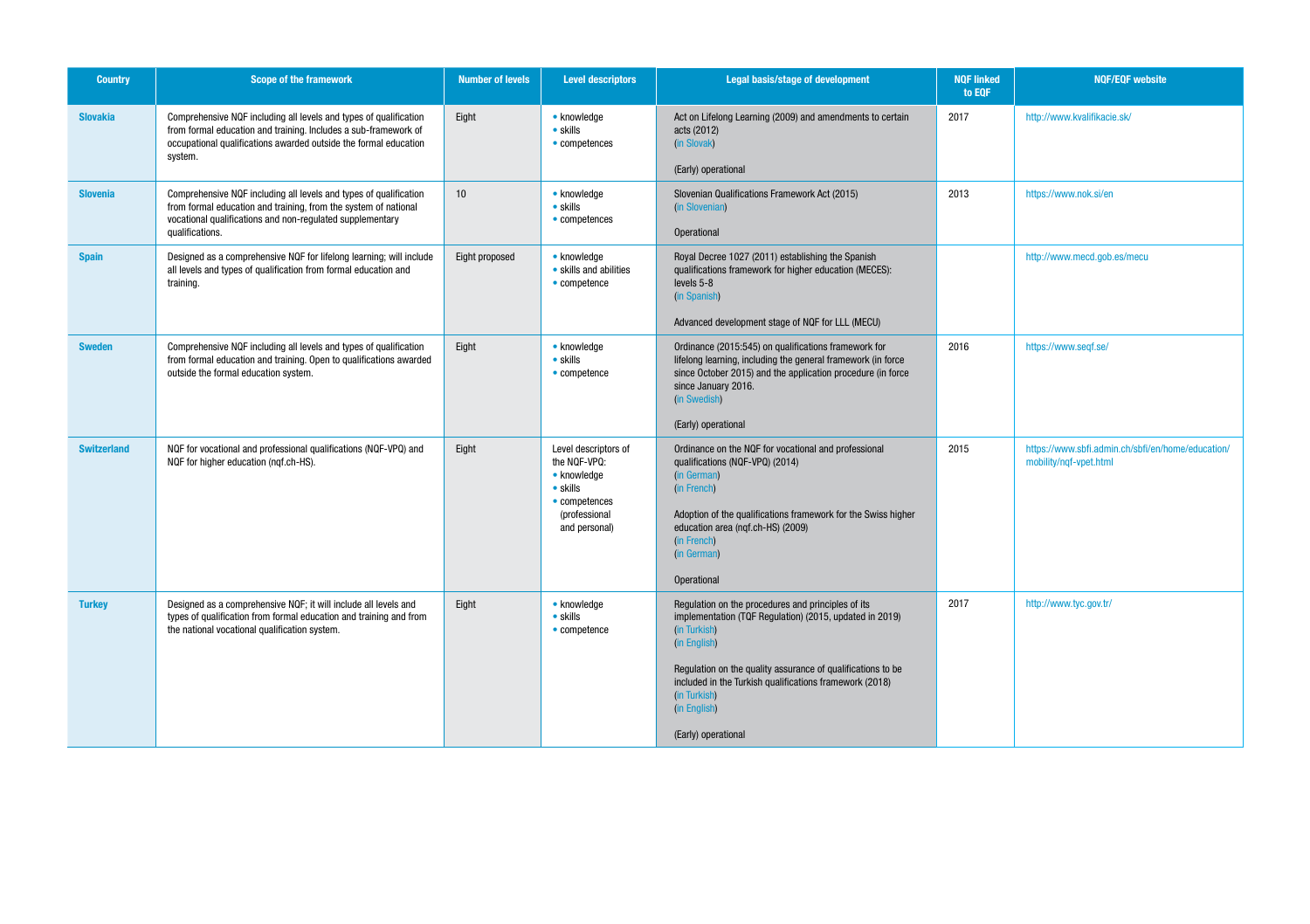| <b>Country</b>                                      | Scope of the framework                                                                                                                                                                                     | <b>Number of levels</b>                                                                     | <b>Level descriptors</b>                                                                                                                                                                                                                                           | Legal basis/stage of development                                                                                                                                                                                      | <b>NQF linked</b><br>to EQF                                                                                                                                    | <b>NQF/EQF website</b>                |
|-----------------------------------------------------|------------------------------------------------------------------------------------------------------------------------------------------------------------------------------------------------------------|---------------------------------------------------------------------------------------------|--------------------------------------------------------------------------------------------------------------------------------------------------------------------------------------------------------------------------------------------------------------------|-----------------------------------------------------------------------------------------------------------------------------------------------------------------------------------------------------------------------|----------------------------------------------------------------------------------------------------------------------------------------------------------------|---------------------------------------|
| <b>UK-England</b><br>and Northern<br><b>Ireland</b> | Regulated qualifications framework (RQF) covering all regulated<br>general/academic and vocational qualifications and a framework for<br>higher education qualifications (FHEQ).                           | Eight, including<br>entry levels. Entry<br>levels 1 and 2 are<br>below EQF level 1          | Level descriptors<br>of the RQF:<br>• knowledge<br>and understanding<br>$\bullet$ skills                                                                                                                                                                           | General conditions of recognition (2018)<br>(in English)<br>Operational                                                                                                                                               | 2010<br>joint UK<br>referencing<br>report;<br>UK (England<br>and Northern<br>Ireland)<br>2019 update,<br>including<br>referencing of<br>the FHEQ to<br>the EQF | https://register.ofqual.gov.uk/       |
| <b>UK-Scotland</b>                                  | Comprehensive credit and qualifications framework (SCQF)<br>including all levels and types of qualification.                                                                                               | 12, of which,<br>levels 1 and 2 are<br>below EQF level 1                                    | • knowledge and<br>understanding<br>• practice: applied<br>knowledge, skills and<br>understanding<br>• generic cognitive<br>skills<br>• communication<br>numeracy<br>and ICT skills<br>• autonomy,<br>accountability<br>and working with<br>others                 | Government green paper 'Opportunity Scotland: a paper on<br>lifelong learning' (1998)<br>(in English)<br>An introduction to the Scottish credit and qualifications<br>framework (2001)<br>(in English)<br>Operational | 2010<br>joint UK<br>referencing<br>report;<br>UK (Scotland)<br>2018 update                                                                                     | http://www.scqf.org.uk/               |
| UK - Wales                                          | Credit and qualifications framework of Wales (CQFW) including all<br>level and types of qualification. It consists of three pillars: regulated<br>qualifications, HE qualifications and lifelong learning. | CQFW: eight,<br>including entry<br>levels. Entry levels<br>1 and 2 are below<br>EQF level 1 | Level descriptors of<br>regulated qualifications:<br>• knowledge<br>and understanding<br>$\bullet$ skills<br>Level descriptors of<br>lifelong learning pillar:<br>• knowledge<br>and understanding<br>• application and action<br>• autonomy<br>and accountability | The CQFW Common Accord (CCA), 2002<br>(in English)<br>Operational                                                                                                                                                     | 2010<br>joint UK<br>referencing<br>report;<br>UK (Wales)<br>2019 update                                                                                        | https://beta.gov.wales/qualifications |

*Source:* Cedefop.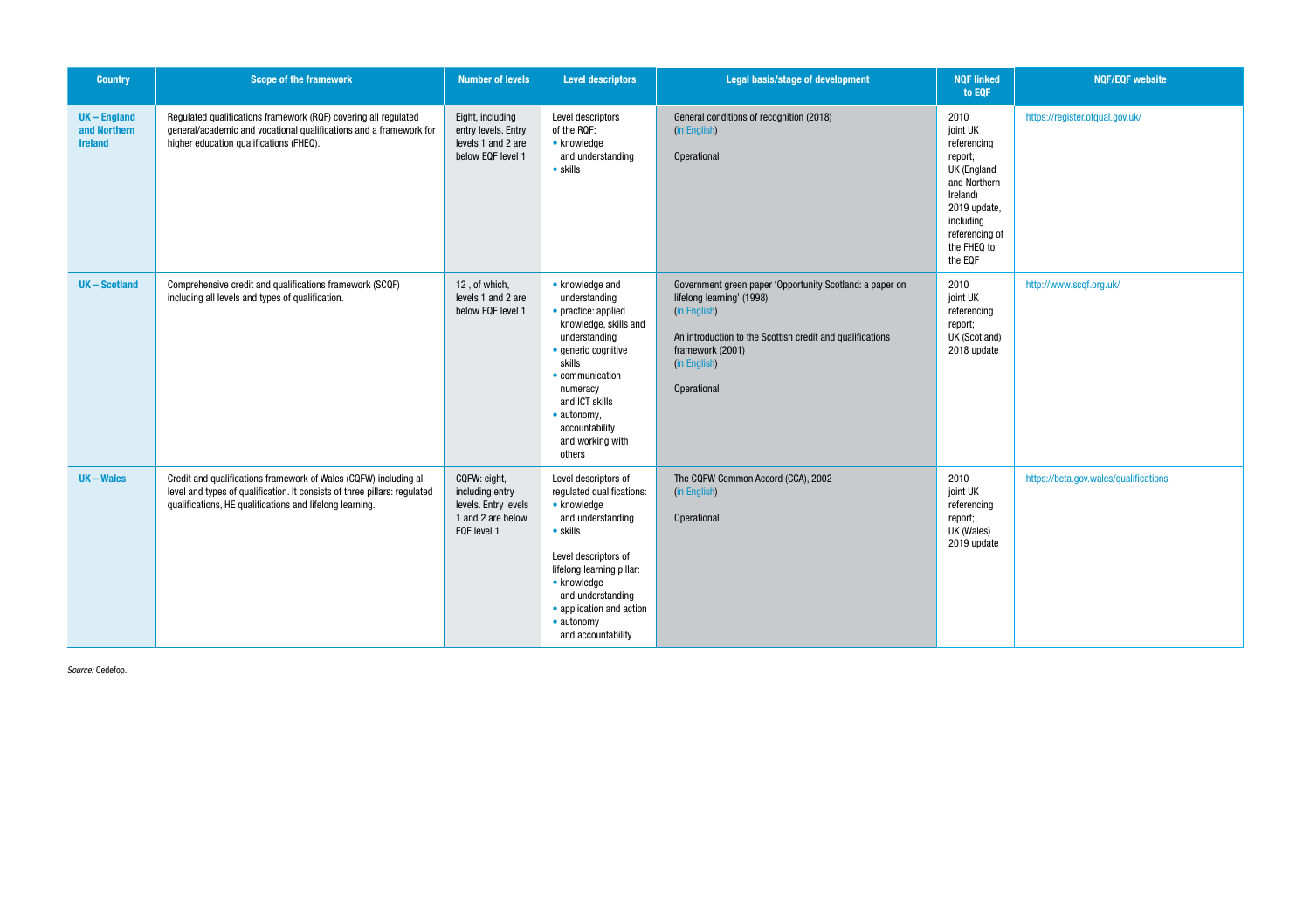## Stages of NQF development and implementation

Cedefop uses five stages (') to monitor NQF development and implementation. These are:

- (a) conceptualisation and design:
- (b) official establishment/formal adoption;
- (c) (early) operational stage;
- (d) operational stage;
- (e) evaluation, impact and (re)design.

#### Figure 1. Circular and iterative character of NQF developments



The stages are presented in the form of a circle signalling the continuous, circular and iterative nature of NQF developments; their relevance and impact depend on continuous feedback from stakeholders and users.

#### 1. Conceptualisation and design

During this stage countries analyse and define objectives, rationale and architecture for an NQF; the resulting outline forms the basis for dissemination, discussion and technical testing. This is also the stage when relevant stakeholders buy into the process.

Progress indicators:

- (a) rationale and objectives have been agreed;
- (b) the architecture, and the conceptual and technical bases have been created;
- (c) awareness raising, consultation and buy-in of key relevant stakeholders;
- (d) technical testing through projects in selected economic areas.

#### 2. Official establishment/formal adoption

At this stage countries officially establish or formally adopt an NQF. Formal adoption means different things in different countries, reflecting the respective national, political and legislative context and culture. It can range from the introduction of specific NQF acts or government decisions to amendments of existing laws and regulations or stakeholder agreements. While formats vary across European countries, formal adoption is generally a prerequisite for implementation.

In many European countries formal adoption of frameworks has taken longer than initially expected, causing delays in implementation.

Progress indicators:

(a) NQF policy has been officially established/formally adopted (by NQF act, government decision, stakeholder agreement, etc.);

- (b) roles and responsibilities between different stakeholders have been agreed and defined in legal acts or other documents;
- (c) implementation strategy has been adopted (including a roadmap, capacity building needs, financing, etc.).

### 3. (Early) operational stage

The early (preparatory) operational stage is characterised by concrete implementation actions taken by a country, fully engaging all relevant stakeholders. The recognition of this separate stage reflects the fact that NQF developments require sufficient time, as the move from formal adoption to full operation is demanding and critical for the success of the framework.

Progress indicators:

- (a) implementation structures in place (e.g. fine-tuning governance structures, deciding on leading NQF organisation or partnership);
- (b) introduction and implementation of tools and measures (e.g. by-laws, databases, communication strategies, quality assurance arrangements);
- (c) capacity building of institutions;
- (d) continuing and finalising the allocation of qualifications to levels;
- (e) updating and/or redesigning qualifications based on learning outcomes.

#### 4. Operational stage

The operational stage is the stage of full implementation. The NQF adds value and contributes to meeting the objectives set at the operational stage.

Progress indicators:

- (a) the NQF is a permanent and visible feature of the national education, training and qualifications system, improving transparency by:
	- i. providing a map of, and reference to, all nationally recognised qualifications; this is the case for comprehensive frameworks (implemented in most European countries);
	- ii. indicating NQF levels on certificates and diplomas;
	- iii. providing a reference point for development and review of standards and curricula;
	- iv. providing a reference point for assessment and validation of non-formal and informal learning;
	- v. supporting teachers, trainers and guidance/counselling staff;
	- vi. providing a platform for cooperation of stakeholders across education, training and employment;
	- vii. directly supporting end-users (learners, parents, citizens) to progress in learning and work, notably through qualifications registers and databases;
- (b) the NQF is a permanent feature of the national education, training and qualifications systems, supporting reform and renewal by:
	- i. helping implement learning outcomes across sectors and institutions;
	- ii. opening up to, and including, non-formal qualifications and other types of qualifications;
	- iii. providing information to both education and training, and labour market stakeholders; helping to structure information on skills supply and demand; assisting guidance and career development; helping to identify learning pathways; facilitating certification of experiences gained at work, etc.

#### 5. Closing the circle: NQF evaluation/review and impact

NQFs need to evolve constantly to be relevant and of value. An NQF policy needs to be regularly reviewed and evaluated with respect to its implementation processes, contribution, impact, and to make sure it fulfils its purpose and brings added value to learners and other stakeholders.

Figure 1 above illustrates the circular (and iterative) character of NQF developments, pointing to a need for continuous evaluation and review of the conceptual basis, technical design and stakeholder involvement and buy-in. Another important element at this stage is agreeing on the design and methodology needed to review and evaluate an NQF.

<sup>1</sup> Informed by the five stages in the change process identified in Cedefop's 2010 study on changing qualifications: (a) policy discussions; (b) policy; (c) implementation; (d) practice through pilot schemes; and (e) full-scale applied practice. Cedefop (2010). Changing qualifications: a review of qualifications policies and practices. Luxembourg: Publication Office. Cedefop reference series; No 84; p. 17. https://www.cedefop.europa.eu/files/3059\_en.pdf